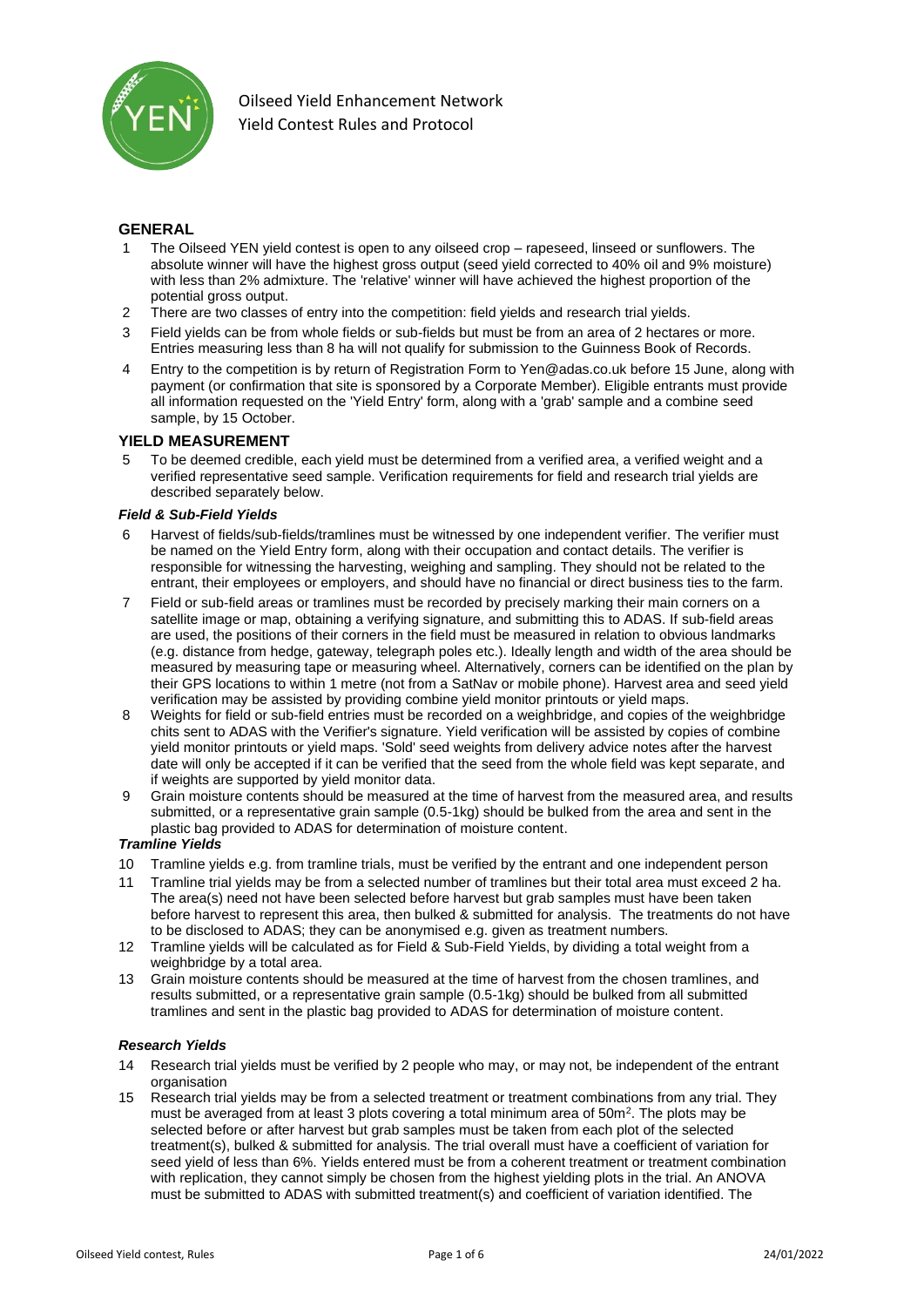

treatments do not have to be disclosed to ADAS; they can be anonymised e.g. given as treatment numbers.

- 16 Research trial plot yields will be calculated from an area including the adjacent path width if the whole width of plot was harvested. The length of each individual plot should be measured to the nearest 10cm. Plot widths should be measured to the nearest 1cm from plot centre to plot centre. The cropped width of the plots should be given to the nearest 1cm (i.e. from outside row to outside row) along with uncropped or path width. Combine cutter bar width should also be given to nearest 1cm. These lengths and widths must be verified at harvest.
- 17 Weights of fresh seed from each trial plot should be recorded using calibrated plot combine weighing equipment. Copies of the latest weight calibration must be provided, and the weights must be signed by both the entrant and a verifier before submission.
- 18 Moisture contents from each plot determined immediately after harvest should be provided. A representative seed sample (0.5-1kg) should be bulked from all plots and sent in the plastic bag provided to ADAS for determination of oil and moisture contents, and admixture.

### **DATA REQUIREMENTS**

#### *Information required on registration*

- 19 An independent verifier must be nominated with each entry, along with their occupation, mobile number, and email address. The verifier is responsible for witnessing the harvesting, weighing and sampling. They cannot be related to the entrant, their employees or employers, and cannot have financial or direct business ties to the farm.
- 20 The location of the site must be given by Grid reference. Grid References may be found at http://www.gridreferencefinder.com/ and right clicking on the field being entered. This will be used to obtain met data and to check soils info.
- 21 Good soil texture, depth and stone content estimates are vital to the estimation of yield potentials. See The Fertiliser Manual, Appendix One (copied below) for how to estimate soil textures. Depth should indicate the average limit to rooting and should be assessed by reference to the UK Soil Observatory [\(here\)](http://mapapps2.bgs.ac.uk/ukso/home.html) and (if uncertain) by digging several holes. Stone content can be assessed by comparing with the diagrams below.

#### *Crop information required*

- 22 Entrants must provide dates of sowing, green bud just visible (GS3,3) first flower open on main raceme, desiccation, pods no longer green, ripeness to harvest and actual harvest.
- 23 Take images at three locations from above the crop looking vertically down, trying to cover as wide an area as possible and include a sheet of A4 paper on the 2-4 leaf stage photos (so a plant population can be determined; see example below).
- 24 A grab sample of the crop must be taken when the crop would normally be desiccated by cutting one plant at ground level (with a hacksaw blade or similar) at eight points throughout the area to be harvested, and posting / sending to ADAS in labelled paper sacks (provided by ADAS). Grab samples from research trials should be bulked from ~3 plants per plot.
- 25 If local rainfall data are not provided, ADAS will obtain rainfall data from a global database.
- 26 Basic agronomic information is requested from all entrants but is not obligatory. Winning entrants will be expected to provide at least some basic information, though product names and rates may be withheld.

#### *ADAS Calculation of Potential Yields*

- 27 For each site a potential yield estimate will be provided after harvest, based on the harvest year's weather.
- 28 Yield potential estimates will be made by ADAS, according to best available information on incident solar radiation, rainfall and soil water-holding capacity.

### **AWARDS**

- 29 Gold, Silver and Bronze Awards will be made as follows:
	- Absolute Winner: for highest Field (or sub-field) Yield.
	- Absolute Winner: for highest Research trial Yield.
	- Relative Winner: Highest percentage of potential yield for Field (or sub-field).
	- Relative Winner: Highest percentage of potential yield achieved for Research trial (or sub-field).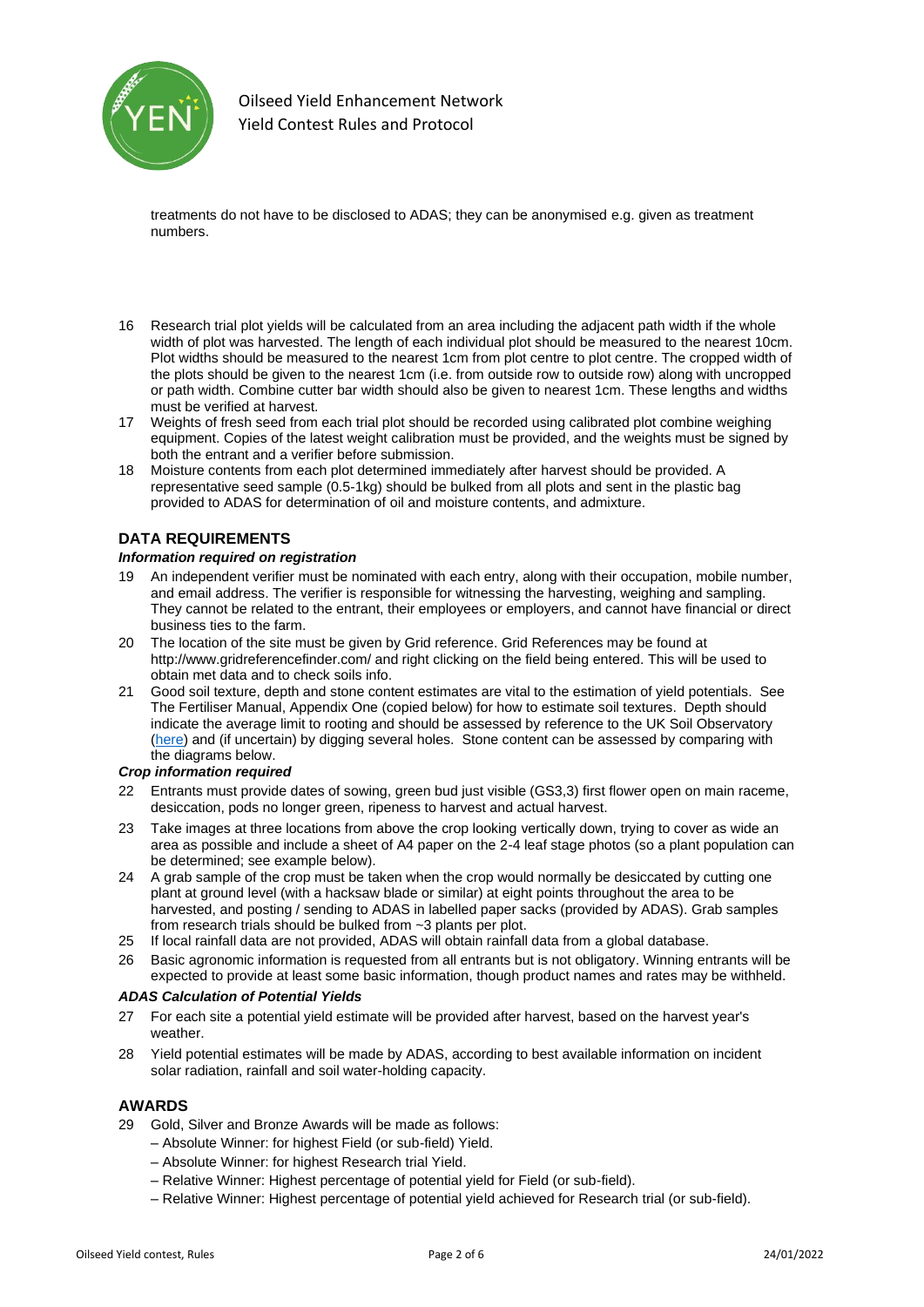

- 30 There is no restriction to the number of entries per farm or per entrant.
- 31 However, each farm can only win one award (either gold, silver or bronze) in each category. An entrant can submit entries from more than one farm and can win more than one award (gold, silver or bronze) in a category if these come from different farms.
- 32 If an entry has won the highest yield, it may also win the highest percentage of potential yield.

## **SUMMARY**

#### *Commitments from entrants*

- Register and pay (if not sponsored by Corporate Member) by 15 June
- Provide contact details and site location
- Provide verifier details
- Provide soil information
- Provide basic crop information: (variety, sowing date, date green bud just visible (GS3,3), date of first flower open on main raceme, date of desiccation, date of pods no longer green, date of ripeness to harvest and date of actual harvest.
- Provide digital photos taken at leaf 2-4 and at stem extension
- Provide grab samples taken before harvest
- Provide verified measures of harvested area
- Provide verified measures of harvested weight
- Provide representative combine seed sample
- If field entry, send signed 'Yield Entry' sheet, plan, weighbridge tickets, digital photos, grab sample and seed sample by 15 Oct
- If trial entry, send signed 'Yield Entry' sheet, copy of calibration, datafile, digital photos, grab and seed sample by 15 October
- Provide 'Agronomy' information (optional for all but obligatory for winners of gold, silver & bronze awards)

### *What entrants will receive*

- Access to YEN website and Newsletters
- Entry into Yield competition
- Protocols for crop sampling & yield measurements, with labelled sample bags
- Attendance at autumn conference to receive site-specific yield report, hear competition results & share ideas
- Each site-specific yield report will include:
- Soil information including available water holding capacity
- Average potential yield for site
- Potential yield for this season
- Verified actual yield
- Yield Analysis including:
- Dates of sowing, date green bud just visible (GS3,3), date of first flower open on main raceme, date of desiccation, date of pods no longer green, date of ripeness to harvest and date of actual harvest
- Total dry matter per plant (g)
- Seed dry matter per plant (g)
- Harvest Index
- Dry matter per seed (mg) & TGW (g)
- Seeds per pod
- Pods per m<sup>2</sup>
- Total crop Biomass (t/ha)
- Seed N%, Seed protein %
- N Harvest Index
- Seed N offtake (kg/ha)
- Total N uptake (kg/ha)
- Photos of crop at leaf 2-4, and at stem extension
- Brief commentary on how the entered crop performed, explaining yield achieved, noting anything exceptional and suggesting how yield may be improved

### *What ADAS & partners will do*

• Validate soil description against soil survey information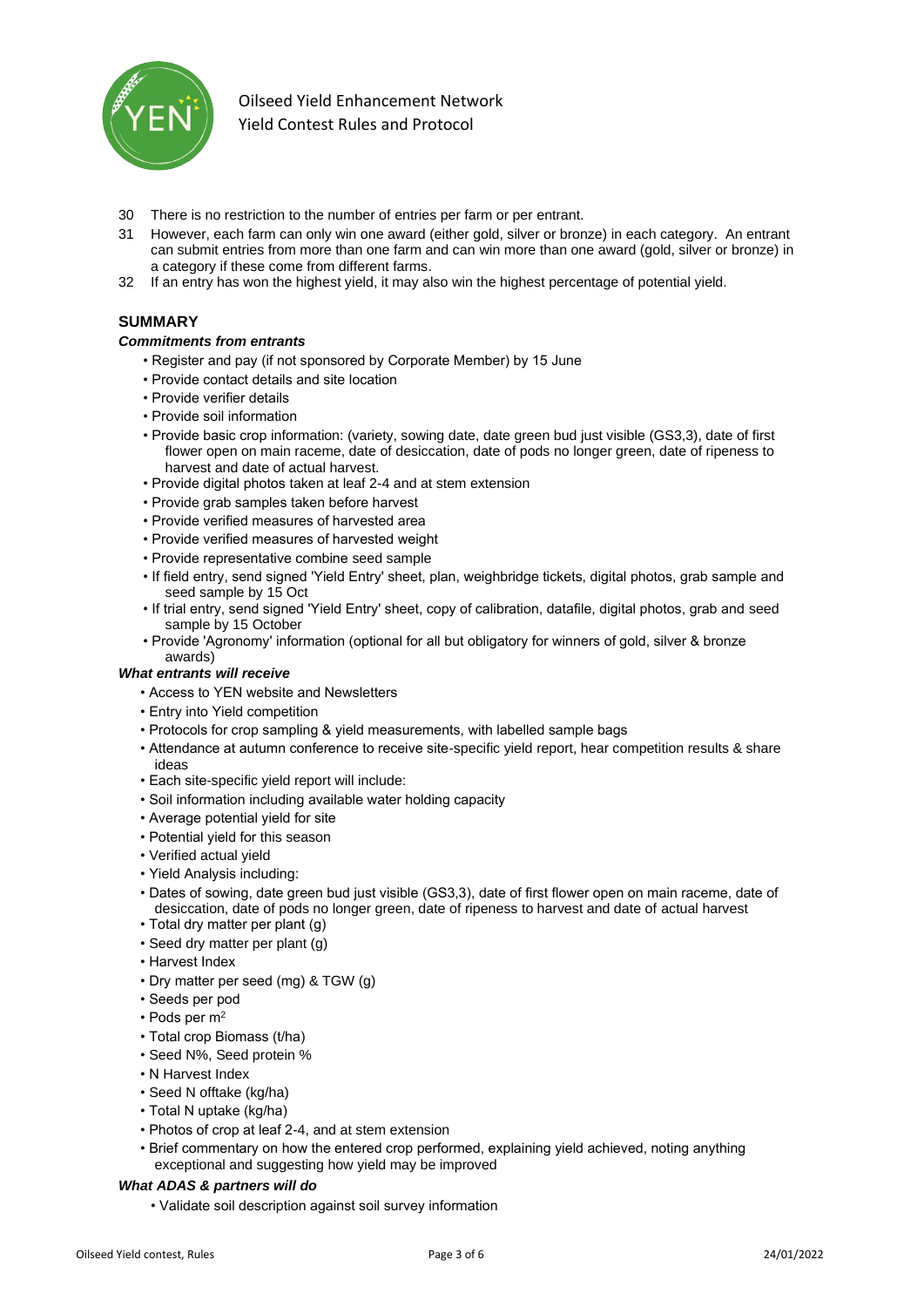

- Collate long term weather data for site
- Collate harvest-season weather data for site
- Calculate potential yield using average weather
- Calculate potential yield using harvest season weather
- Send protocols for crop & yield measures
- Send labelled plastic bag for seed sample
- Send labelled paper sack for grab sample
- Advise on verification arrangements
- Determine seed moisture, oil and admixture of seed sample
- Check areas & weights and calculate combine seed yield & gross output
- Process grab samples
- Calculate harvest index, yield components and N uptake
- Collate crop and agronomy information

• Produce brief report for each entry giving yield potentials, yield achieved, crop data collated and analysis of yield

• Identify winners of highest yields and highest percentage of potential yields

• Analyse all data to explain the season's yields in general, to understand how high yields were achieved & suggest how yields may be improved. Present results, findings & awards at November Conference & facilitate sharing of ideas.

Example digital image of the crop at the 2-4 leaf stage taken to cover as wide an area as possible and including a sheet of A4 paper on photos so a plant population can be determined:



Assessment of stone content: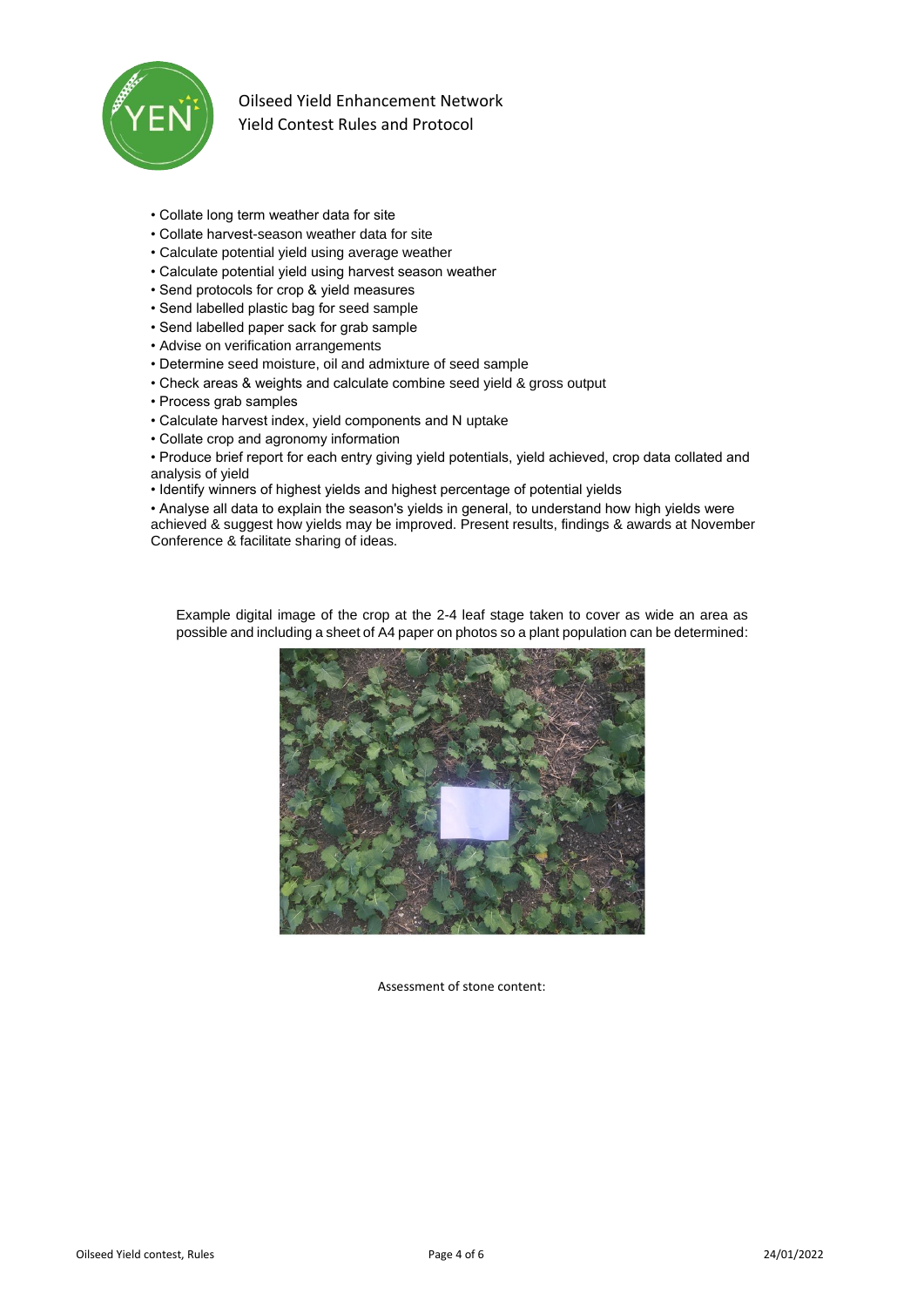

Chart for estimating mottles, stones, nodules etc.



Each quarter of any one square has the same area of black